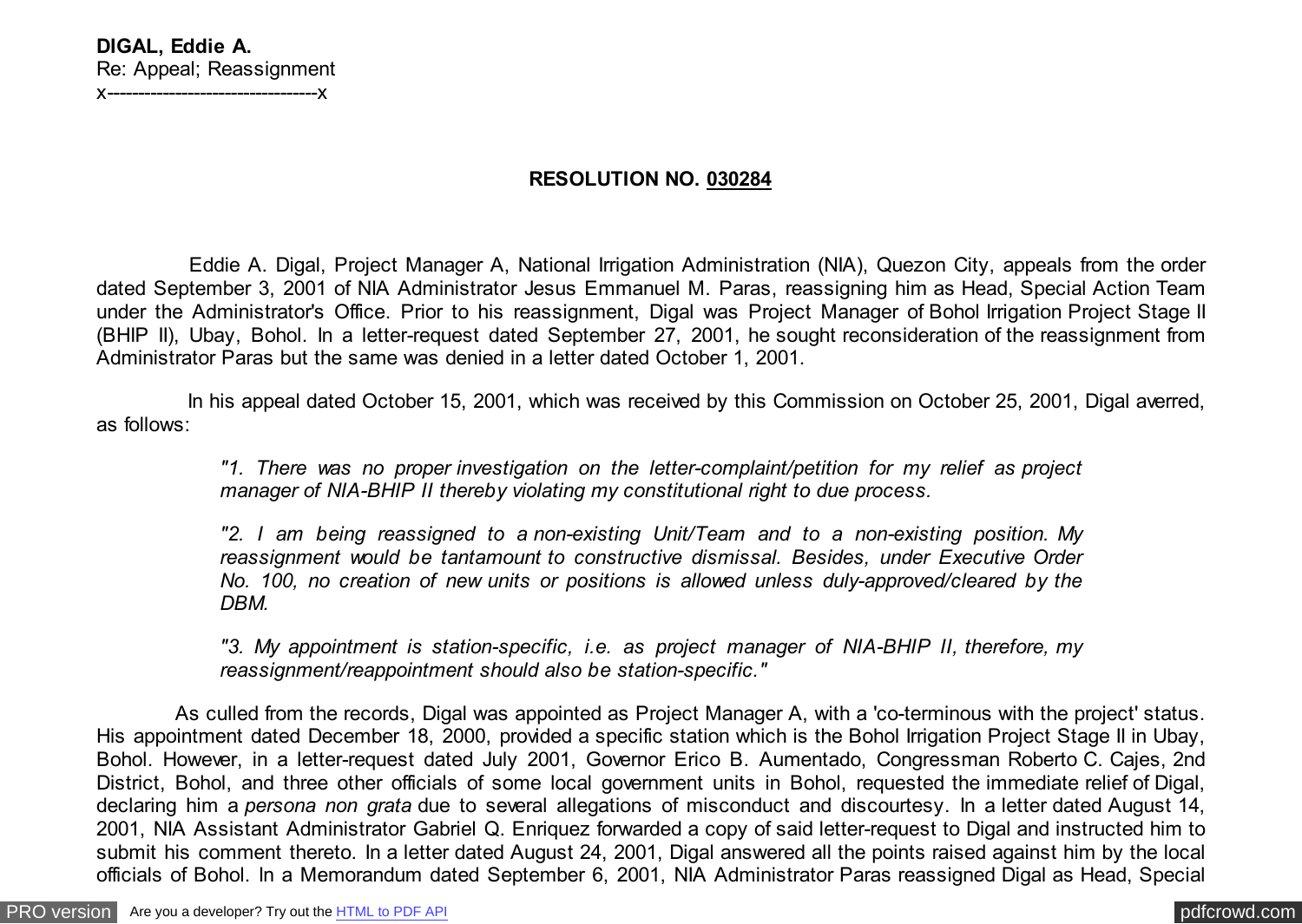Action Team, under the Office of the Administrator effective October 1, 2001. Digal moved for a reconsideration of the reassignment but the same was denied by Administrator Paras in a letter dated October 1, 2001. Subsequently, on October 5, 2001, Digal filed Civil Case No. 0215 for Injunction, Damages, Attorney's Fees with Application for Temporary Restraining Order before Branch 52, Regional Trial Court, Talibon, Bohol. On October 15, 2001, Digal filed this instant appeal.

 In an Order dated March 21, 2002, the Commission requested Administrator Paras to comment on said appeal. The administrator through counsel complied with said order in his Comment dated May 17, 2002, received by this Commission on May 22, 2002. Relevant portions of said comment read, as follows:

 *"Reassignment is a management prerogative. Accordingly, this Honorable Commission may not interfere in the exercise thereof in the absence of any showing that there was grave abuse of discretion on the part of the head of the agency.*

 *"In the instant case, complainant failed to establish the fact that the subject reassignment was done in bad faith or that there was abuse of discretion on the part of Administrator Paras or that it was effected not in the exigency of the service. It must be pointed out as shown in the series of communication x x x, that Mr. Digal was declared persona non grata by the Congressman of the 2nd District of Bohol where BHIP project is located, Governor of Bohol, Gov. Erico B. Aumentado, Mayor Manuel Alesna of Ubay, Bohol and Silvino Evangelista, of San Miguel, Bohol. Evidently, there is great conflict/hostility between Mr. Digal and the above mentioned local officials which naturally would affect directly and indirectly the effectiveness of Mr. Digal as Project Manager considering that the implementation of said project, Mr. Digal will necessarily be dealing with them and their constituents. Given the animosity between Mr. Digal and said local officials, it is safe to assume that Mr. Digal will not be that effective or efficient in the discharge of his functions. The better part of wisdom, therefor is to reassign Mr. Digal so that a new Project Manager may be assigned in his place in order not to jeopardize the project. x x x"*

 *"Also, it is worthy to note that there was no diminution of rank, salary or status on the part of said reassignment; undoubtedly, neither the substantial right nor procedural requirement of the law has been violated in this case."*

The issues to be resolved in the instant appeal are, as follows:

- a. Whether the present appeal constitutes forum-shopping in light of the civil case filed by Digal.
- b. Whether the reassignment of Digal was valid.

 Firstly, there must be a determination of the existence of forum-shopping considering that prior to filing of the appeal with this Commission, Digal first filed a civil case for injunction and damages before Branch 52 of the Regional Trial Court (RTC) at Talibon, Bohol. For clarity, forum shopping<sup>1</sup> is the act of a party against whom an adverse judgment has been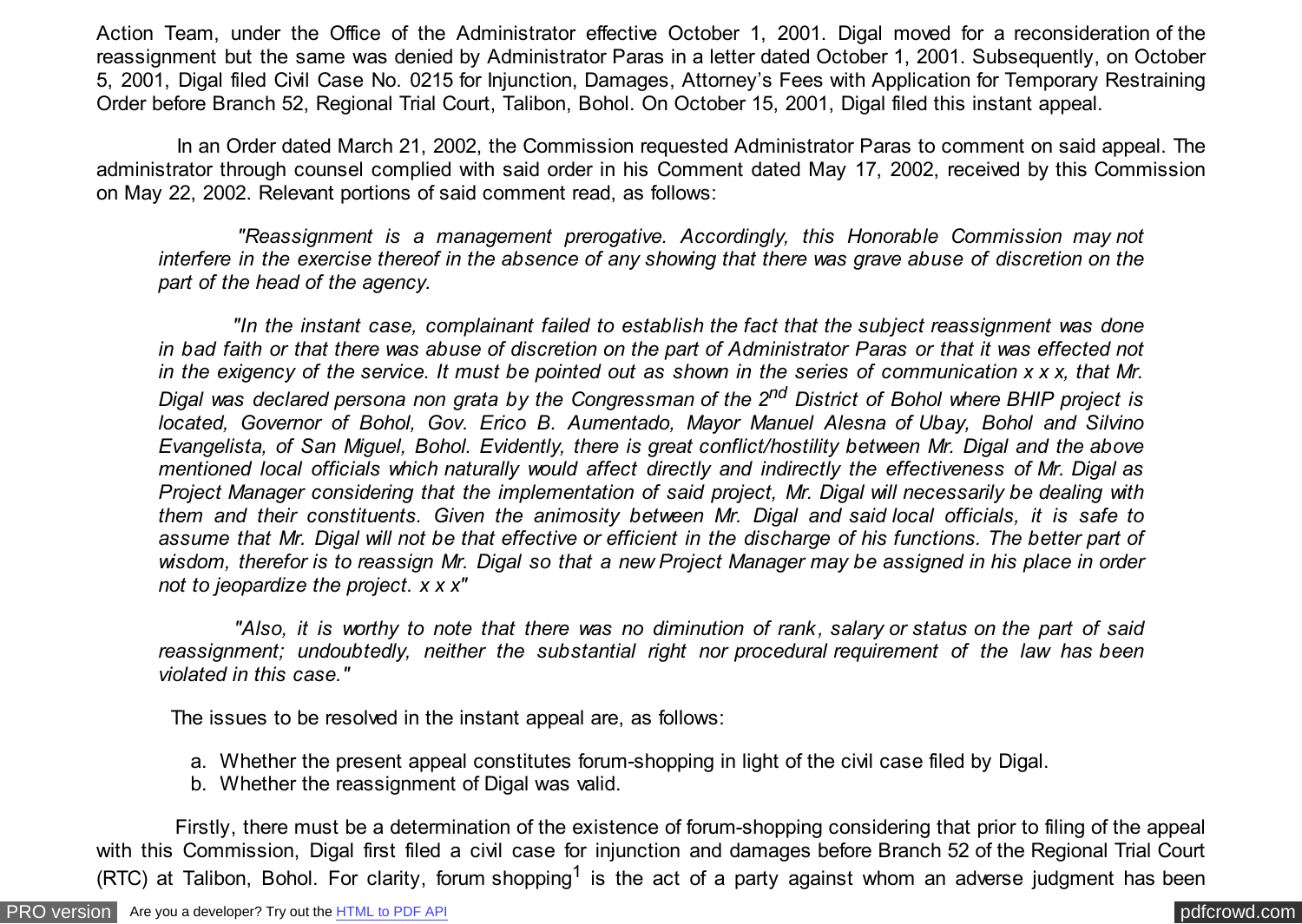rendered in one forum, of seeking another or the institution of two or more actions or proceedings grounded on the same cause on the supposition that one or the other court would make a favorable disposition. The test<sup>2</sup> in determining the presence of forum shopping is whether in the two cases pending, there is identity of parties; rights or causes of action; and reliefs sought.

 A perusal of the complaint filed before the RTC shows that Digal was seeking a permanent injunction against the implementation of his reassignment. In said civil case, Digal raises as contention that the reassignment was not only illegal but also unreasonable and oppressive which would lead to his illegal dismissal and seeks as relief, a permanent injunction against the same. Another main action of the case is his claim for moral and exemplary damages totaling to Three Million Pesos (P 3,000,000.00), citing as ground for damages that he suffered sleepless nights, social humiliation, besmirched reputation, serious anxiety and embarrassment due to the alleged oppressive acts of Administrator Paras. On the other hand, in the present appeal, Digal is praying for the annulment of the reassignment order dated September 3, 2001, contending that the same is invalid and without legal basis. Applying the test of forum shopping would show that although there is identity of parties, there is no identity of causes of action and reliefs sought. Nonetheless and while strictly speaking, there is no forum shopping herein, still there is the possibility that there may be two (2) different rulings in one of the issues which are to be resolved in both the administrative and the civil cases, i.e., its legality of the reassignment and so this appeal could be dismissed outright on said ground.

 It is also important to point out that appeals on reassignment are within the jurisdiction of the Commission and not the RTC. Moreover, well-settled is the rule that a party must exhaust all administrative remedies before resorting to the courts<sup>3</sup>. A premature resort to the courts will result in the dismissal of the case<sup>4</sup>. In this case, the issue on the validity of the reassignment must first be brought before and resolved by this Commission before the same may be brought before the court and by the term "court" we refer to the Court of Appeals which has appellate jurisdiction over the decisions of the Commission.

 Anent, we proceed to the second issue on whether the reassignment of Digal was valid. An examination of Digal's appointment shows that Digal was appointed as Project Manager A, Bohol Irrigation Project Stage II with a "co-terminous with the project" status. This fact is very much relevant in determining the validity of Digal's reassignment. Therefore, it is important to analyze the nature of co-terminous with the project employees.

 Co-terminous appointments belong to the non-career service. The non-career service is distinguished from the career service as defined in **Sections 7 and 9, Chapter 2,Book V, Title I, Subtitle A of the Administrative Code of 1987 (Executive Order No. 292)** which read, as follows:

 *"SEC. 7. Career Service – The career service shall be characterized by (1) entrance based on merit and fitness to be determined as far as practicable by competitive examination, or based on highly technical qualifications; (2) opportunity for advancement to higher career positions; and (3) security of tenure.*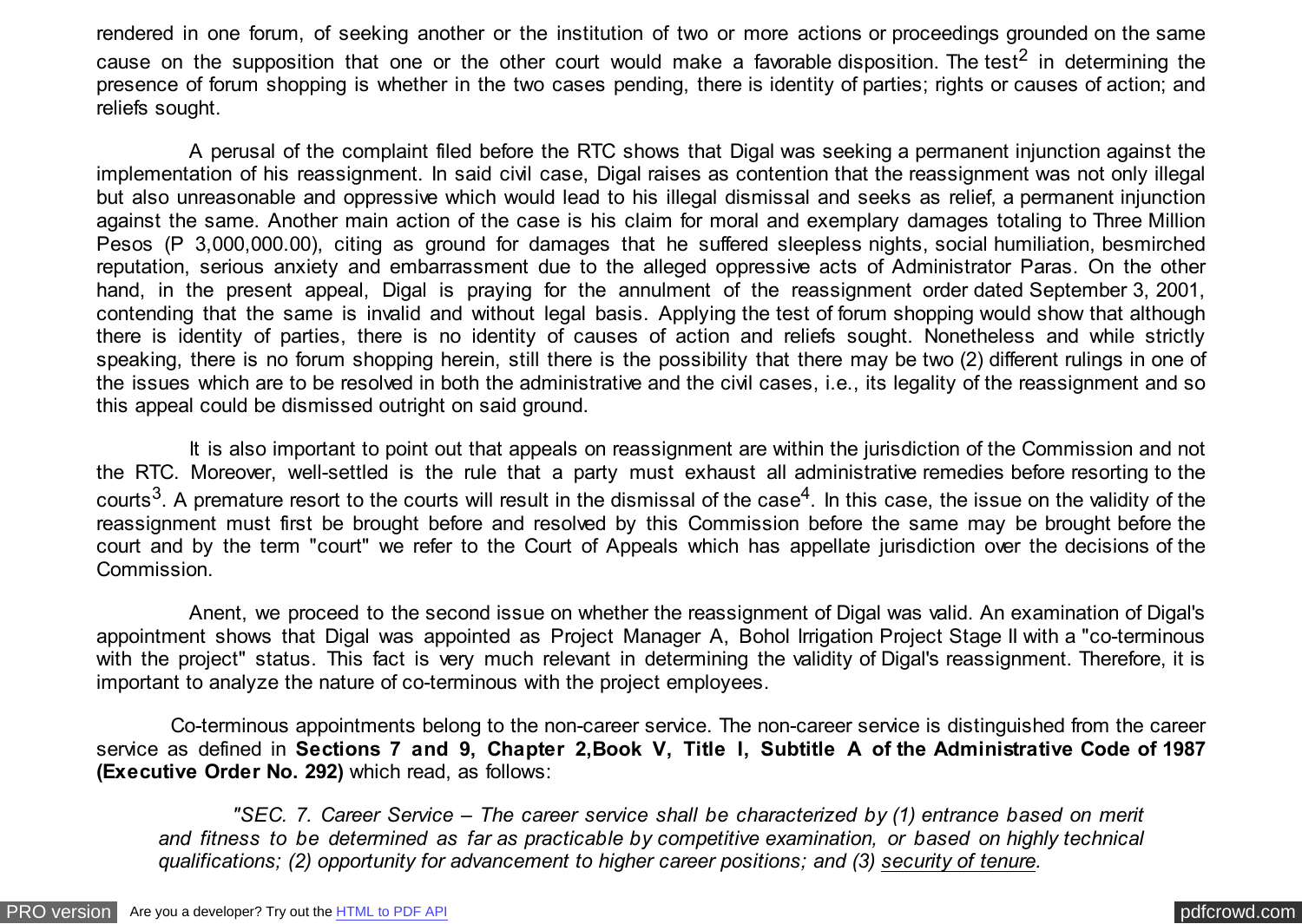*"SEC. 9. Non-Career Service – The non-career service shall be characterized by (1) entrance on bases other than those of the usual tests of merit and fitness utilized for the career service; and tenure which is limited to a period specified by law, or which is co-terminous with that of the appointing authority or subject to his pleasure, or which is limited to the duration of a particular project for which purpose employment was made."* (Emphasis supplied)

 Specifically, **Section 9 of said Code** defines a 'co-terminous with the project' employee as one whose tenure is limited to the duration of a particular project for which purpose employment was made.

 Furthermore, **Section 2 (d) Rule III of the Revised Omnibus Rules on Appointments and other Personnel Actions (CSC Memorandum Circular No. 40 s. 1998, as amended by CSC Memorandum Circular No. 15 s. 1999)** provides for the definition of co-terminous appointments, which reads, as follows:

 *"Sec. 2. Employment Status in General*

 *"d. Co-terminous – issued to a person whose entrance and continuity in the service is based on the trust and confidence of the appointing authority or of the head of the organizational unit where assigned; or coexistent with the incumbent; or limited by the duration of the project; or co-existent with the period for which an agency or office was created. Specifically, the categories of co-terminous appointments are:*

*`a. co-terminous with the appointing authority*

- *`b. co-terminous with the head of the organizational unit where assigned,*
- *`c. co-terminous with the incumbent,*
- *`d. co-terminous with the project, and*
- *`e. co-terminous with the life span of the agency.'*

 *"Appointments of personnel under Foreign-assisted projects shall be issued and approved as coterminous with the project, in which case, the name of the project and its completion date shall be indicated in the appointment."*

 An examination of the above quoted provision shows that there are basically five categories of co-terminous appointees as enumerated in Section 2 (d) a to e. It is also explicit from the provision that those who belong to the first two (2) categories serve at the pleasure of the appointing authority and their services may be terminated at any time by the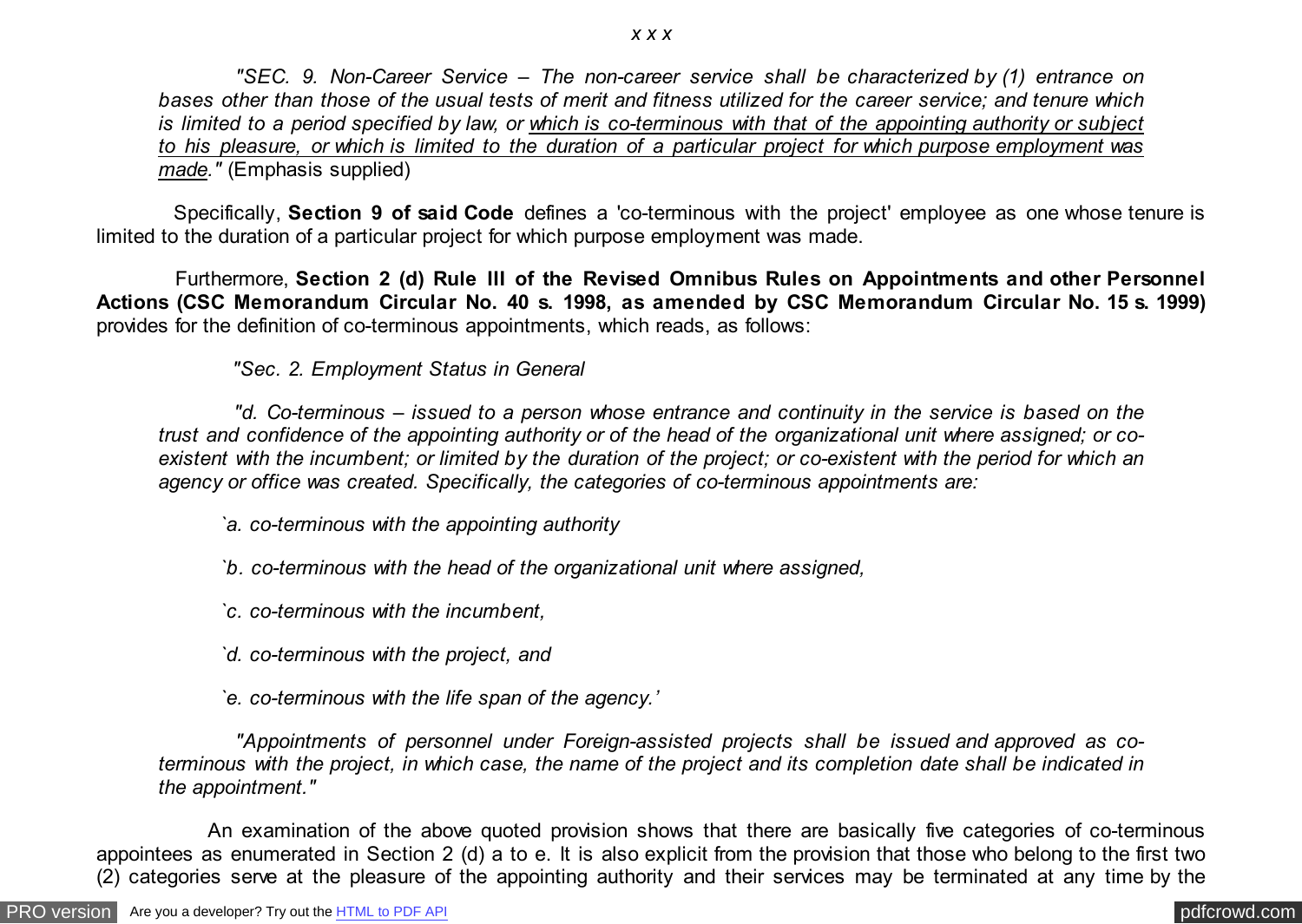appointing authority.

 This now raises the question as to whether the same situation applies to the last three (3) categories of coterminous appointments, particularly an appointment under 'co-terminous with the project' status. The question begging to be answered is: *Does a coterminous with the project employee enjoy security of tenure for the entire duration of the project?*

 Firstly, it is important to reiterate that 'co-terminous with the project' appointees belong to the non-career service such that their entrance to the service is on bases other than those of the usual tests of merit and fitness utilized for the career service. They fall in the same category as other non-career appointees enumerated in **Section 9 of the Administrative Code of 1987,** to wit:

*"(1) Elective officials and their personal and confidential staff;*

*"(2) Secretaries and other officials of Cabinet rank who hold their positions at the pleasure of the President and their personal and confidential staff(s);*

*"(3) Chairman and members of commissions and boards with fixed terms of office and their personal and confidential staff;*

*"(4) Contractual personnel or those whose employment in the government is in accordance to a special contract to undertake a specific work or job, requiring special or technical skills not available in the employing agency, to be accomplished with a specified period, which in no case shall exceed one year, and performs or accomplishes the specific work or job, under his own responsibility with a minimum of direction and supervision from the hiring agency; and*

*"(5) Emergency and seasonal personnel."*

 Well settled is the Constitutional mandate that *"No officer or employee of the civil service shall be removed or suspended except for cause provided by law"<sup>5</sup>* . However, it is submitted that while in general, civil service officers or employees may be removed only for cause, the mode of removal varies depending on the position being held by the employee. With respect to permanent employees of the career service, they may only be removed for cause and through administrative proceedings which includes the requisite formal charge, the conduct of a hearing and the imposition of the penalty of dismissal.

 With regard to the non-career service, elective officials and chairman and members of Commissions and Boards enjoy security of tenure during their respective fixed terms and they may be removed only in accordance with the modes of removal provided by law such as impeachment, expulsion, recall or dismissal through administrative proceedings as the case may be. With respect to the other non-career positions, they may be removed through a different way.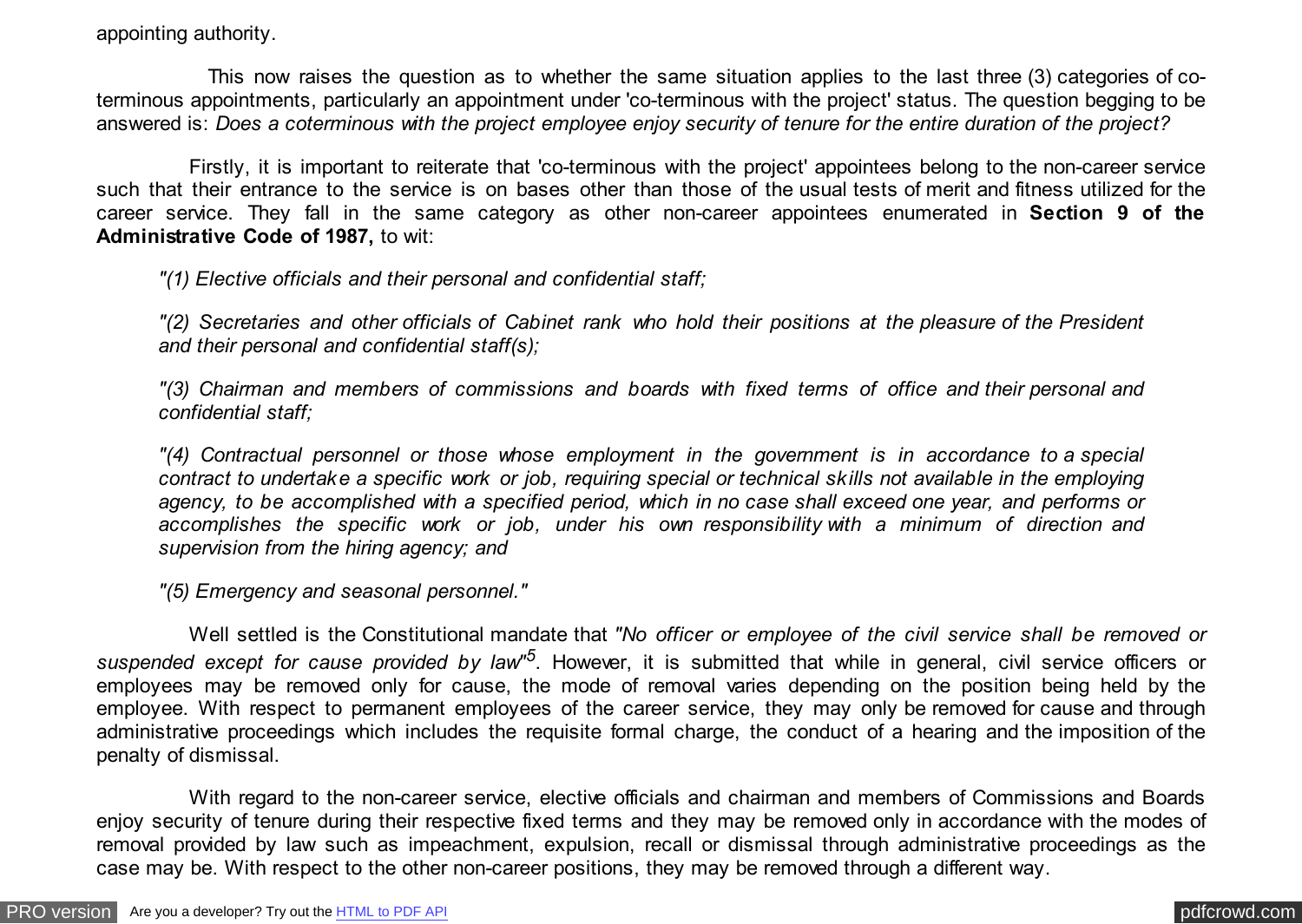To illustrate, the removal of a permanent career employee entails the conduct of administrative proceedings and the imposition of the penalty of dismissal. However, with respect to non-career employees such as confidential, contractual, casual, emergency or seasonal personnel, the cause and mode of removal are different from permanent employees. Personal and confidential employees serve at the pleasure of the appointing authority such that they may be automatically removed for loss of trust and confidence. Contractual, casual, emergency or seasonal personnel may be removed when their services are no longer needed or for unsatisfactory performance. In these cases, the removal is automatic and the same does not require the conduct of administrative proceedings.

 It is to be noted that co-terminous employees fall in the same league as contractual, casual, seasonal or emergency personnel such that they are tenurial employees with no fixed term. This is the declaration of the Supreme Court in the case of **Chua vs. Civil Service Commission, (G.R. No. 88979, February 7, 1992, 206 SCRA 65)** where it had occasion to rule, as follows:

 *"What substantial differences exist, if any, between casual, emergency, seasonal, project, coterminous or contractual personnel? All are tenurial employees with no fixed term, non-career and temporary."* (Emphasis supplied)

 Therefore, like contractual, casual or emergency personnel, co-terminous with the project employees do not have security of tenure like career employees. Although the Administrative Code limits their tenure to the *"duration of the project"*, this is construed to mean that the same is only the maximum period of their appointment such that when the project is completed they cease to be government employees and their appointments are extinguished by operation of law.

 Moreover, to allow co-terminous with the project appointees to enjoy security of tenure for the duration of the project would possibly put them on equal footing as permanent career employees since there also exists the possibility that a project may last for a good number of years, and it is in the appointee's best interest to even delay the project in order to prolong his/her period of employment.

 With the nature of co-terminous with the project employees clarified, we proceed to the instant appeal. Records show that Administrator Paras reassigned Digal to another position due to the existing conflict and animosity between the latter and Bohol Governor Aumentado and other local officials of said province where the project is located. According to Administrator Paras, this would greatly affect Digal's efficiency and effectiveness in the implementation of the project. However, instead of terminating his services, Administrator Paras instead reassigned him to another position. At this juncture, we find that the reassignment to be in order and done in the interest of public service.

 Furthermore, since Digal occupies a third-level position, it is worthy to mention the ruling of this Commission in **CSC Resolution No. 01-1872 dated December 6, 2001** which provides, as follows:

 *"Nevertheless, because of the distinct nature of the CES position, which is highly dependent on*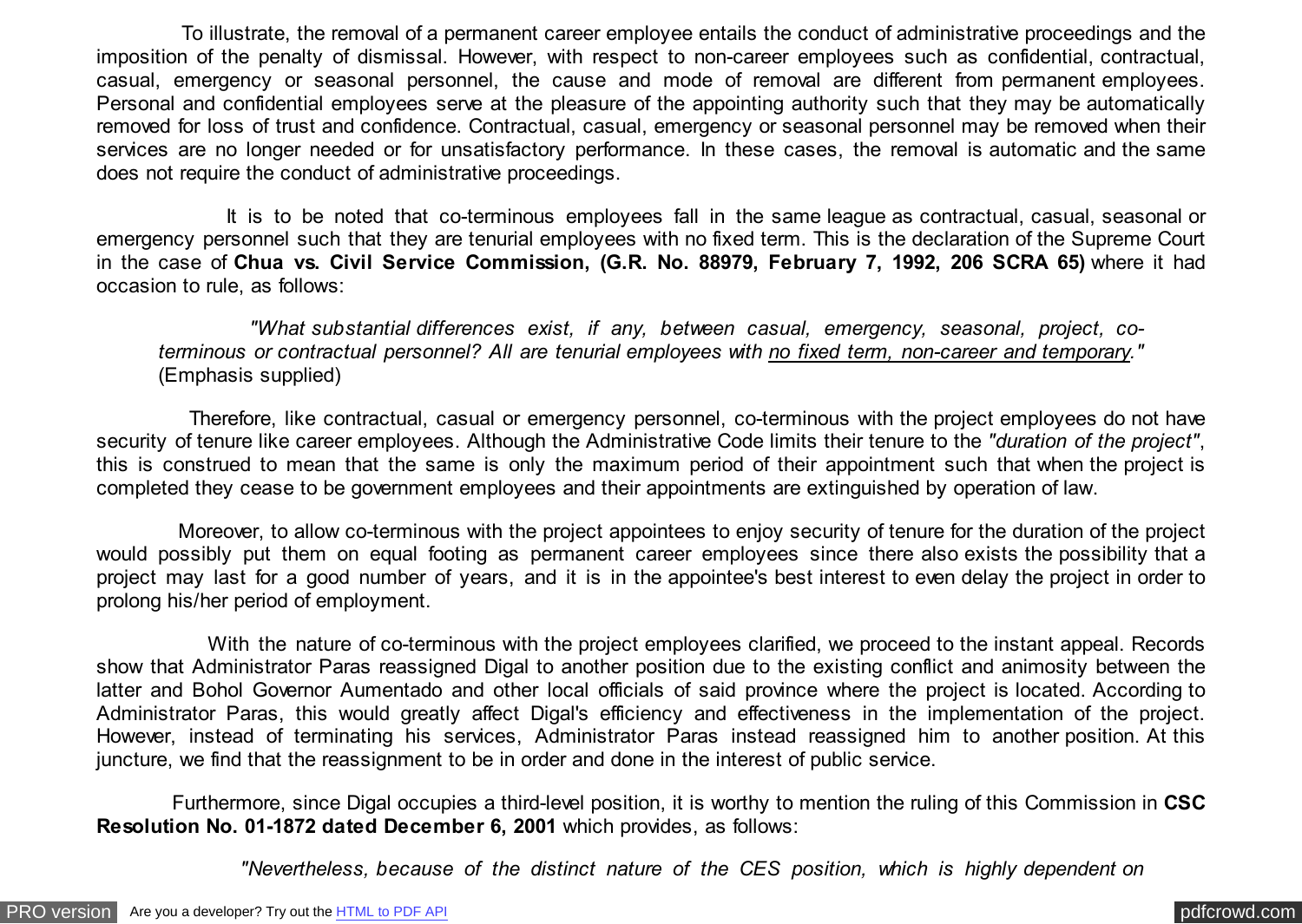*managerial and technical skills, appointing authorities are given enough discretion to appoint people on whom they have confidence and who they believe will be able to perform the expected duties and responsibilities. This is to differentiate the situation from the first and second level employees of the civil service where performance and eligibility are the basic factors for appointments. The sensitivity of the nature of work in the third level gives the appointing authorities the opportunity to exercise that power so as to protect the sensitivity of their own positions."*

From the foregoing, we hold that the act of Administrator Paras in reassigning Digal is valid.

 Moreover, **Section 6(a) Rule III of the Revised Omnibus Rules on Appointments and other Personnel Actions (CSC Memorandum Circular No. 40, s. 1998)** allows the reassignment of employees, provided that the same does not involve a reduction in rank, status or salary. Relevant portions of the said provision read, as follows:

*"Sec. 6. xxx*

*"a. Reassignment – movement of an employee from one organizational unit to another in the same department or agency which does not involve a reduction in rank, status or salary. If reassignment is without the consent of the employee being reassigned it shall be allowed only for a maximum period of one year. Reassignment is presumed to be regular and made in the interest of public service unless proven otherwise or if it constitutes constructive dismissal."*

 It is important to point out that the above rule provides that in cases where the reassignment was without the consent of the employee, the same shall be allowed only for one year. It must be emphasized that this rule was primarily for the protection of the security of tenure of employees. Since we hold that Digal has no security of tenure with respect to his position as Project Manager of BHIP II, the said one-year limitation does not apply to him.

 **WHEREFORE,** premises considered, the appeal of Eddie A. Digal is hereby **DISMISSED** for lack of merit. Accordingly, the order of reassignment dated September 3,2001 of National Irrigation Administration Administrator Jesus Emmanuel M. Paras **STANDS.**

Quezon City, MAR 05 2003

(Original Signed) **KARINA CONSTANTINO-DAVID** Chairman